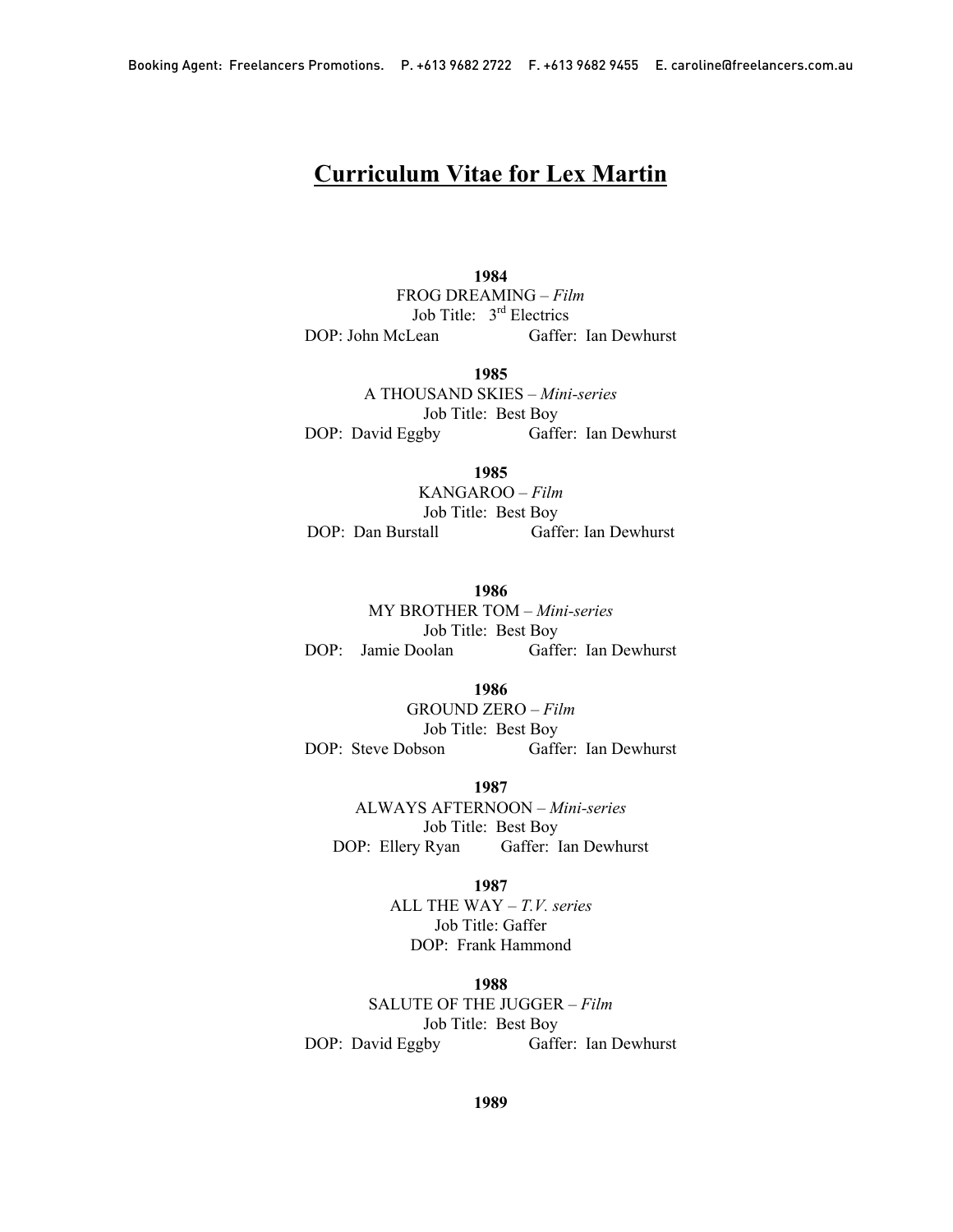DOP: David Eggby Gaffer: Ian Dewhurst

1992 LIFT OFF - SERIES 1 – *T.V. series* Job Title: Gaffer

### 1992

STARK – *Mini-series* Job Title: Best Boy DOP: David Parker Gaffer: Ian Dewhurst

1993 LIGHTNING JACK (Australian section) – *Film* Job Title: Best Boy

DOP: David Eggby Gaffer: Tony Holtham

1994 LIFT OFF – SERIES 2 – *T.V. series*

Job Title: Gaffer

1994 HALIFAX F.P. (First episode) – *T.V. series* Job Title: Best Boy DOP: Craig Barden Gaffer: Dick Tummel

1995 GAI JIN – *(mini-series not completed)* Job Title: Best Boy<br>DOP: Alain Dostie Gaff Gaffer: Ian Dewhurst

#### 1995

MR. RELIABLE – *Film* Job Title: Best Boy DOP: David Parker Gaffer: Ian Dewhurst

## 1996

STATE CORONER – Pilot & 1<sup>st</sup> series – *T.V.series* Job Title: Best Boy DOP: Bob Kohler Gaffer: Ian Dewhurst

1997

AMY – *Film* Job Title: Best Boy DOP: David Parker Gaffer: Ian Dewhurst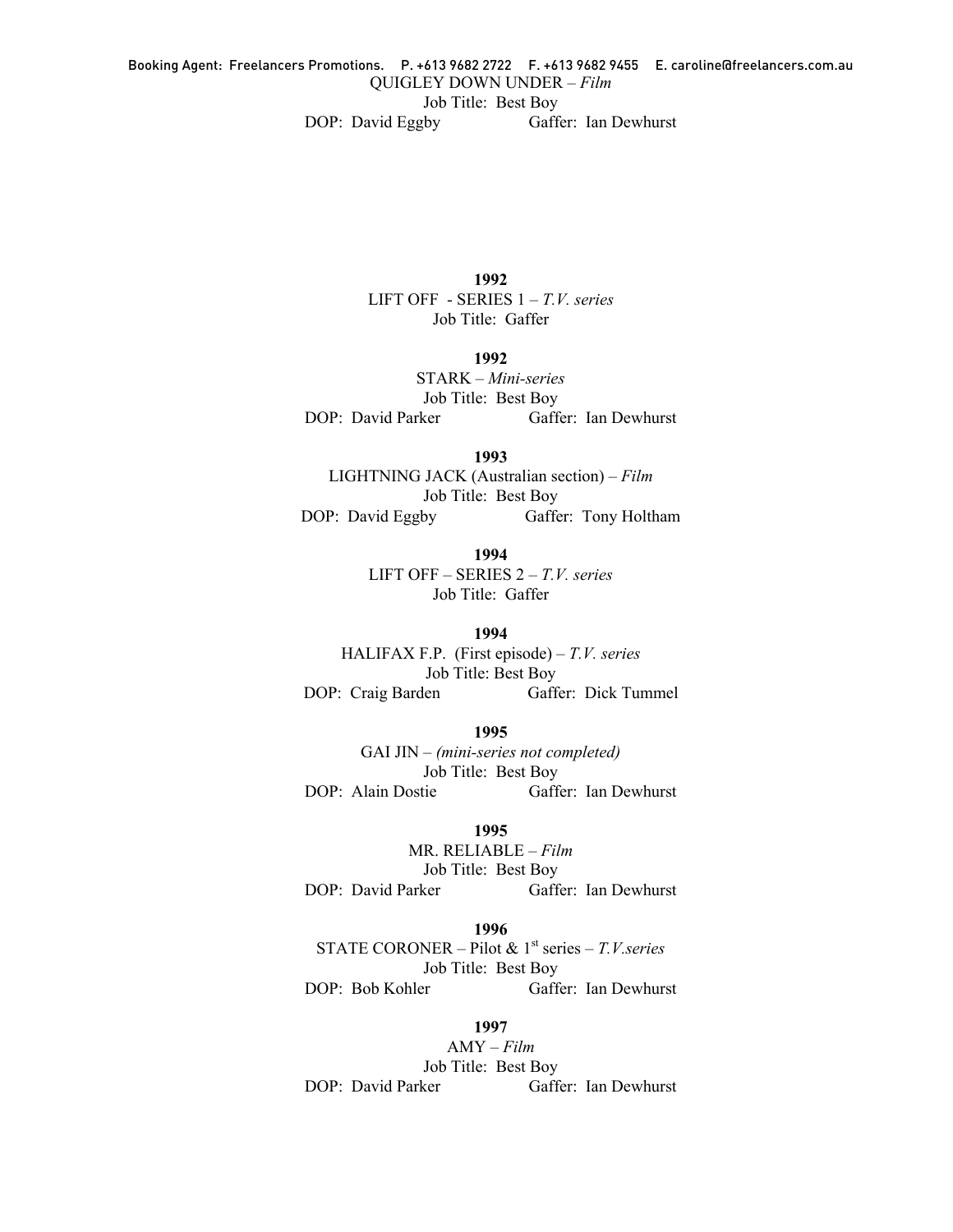#### Booking Agent: Freelancers Promotions. P. +613 9682 2722 F. +613 9682 9455 E. caroline@freelancers.com.au 1998

THUNDERWITH – *USA Movie of the Week*

Job Title: Best Boy

DOP: David Eggby Gaffer: Ian Dewhurst

1998 NOAH'S ARK – *USA Mini-series* Job Title: Best Boy DOP: Mike Molloy Gaffer: Ian Dewhurst

2000 QUEEN OF THE DAMNED - *Film* Job Title: Best Boy DOP: Ian Baker Gaffer: Ian Dewhurst

2001 SCOOBY- DOO - *Film* Job Title: Best Boy DOP: David Eggby Gaffer: Ian Dewhurst

2001 HORSEPLAY - *Film* Job Title: Best Boy DOP: David Eggby Gaffer: Ian Dewhurst

2002 NED KELLY - *Film* Job Title: Best Boy DOP: Oliver Stapleton Gaffer: Ian Dewhurst

2002 THE SHARK NET – *Mini-series* Job Title: Best Boy DOP: Malcolm McCulloch Gaffer: Ian Dewhurst

2003 SALEM'S LOT – *Mini-series* Job Title: Best Boy DOP: Brian Breheny/Ben Nott Gaffer: Ian Dewhurst

> 2004 SURVIVOR – Vanuatu – *Reality TV Series* Job Title: Gaffer LIGHTING DESIGNER: David Parkinson